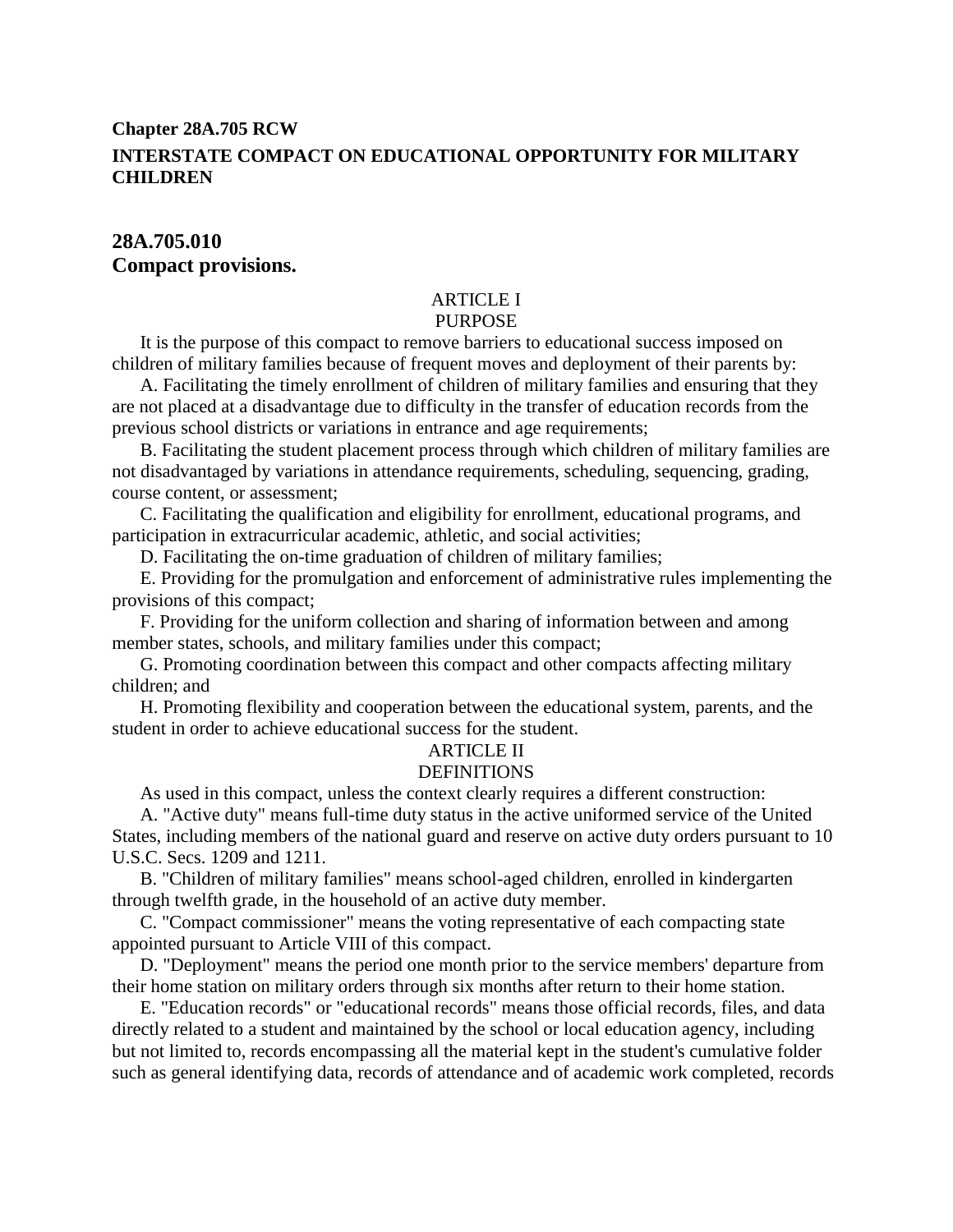of achievement and results of evaluative tests, health data, disciplinary status, test protocols, and individualized education programs.

F. "Extracurricular activities" means a voluntary activity sponsored by the school or local education agency or an organization sanctioned by the local education agency. Extracurricular activities include, but are not limited to, preparation for and involvement in public performances, contests, athletic competitions, demonstrations, displays, and club activities.

G. "Interstate commission on educational opportunity for military children" means the commission that is created under Article IX of this compact, which is generally referred to as the interstate commission.

H. "Local education agency" means a public authority legally constituted by the state as an administrative agency to provide control of and direction for kindergarten through twelfth grade public educational institutions.

I. "Member state" means a state that has enacted this compact.

J. "Military installation" means a base, camp, post, station, yard, center, homeport facility for any ship, or other activity under the jurisdiction of the United States department of defense, including any leased facility, which is located within any of the several states, the District of Columbia, the Commonwealth of Puerto Rico, the U.S. Virgin Islands, Guam, American Samoa, the Northern Marianas Islands, and any other U.S. territory. Such term does not include any facility used primarily for civil works, rivers and harbors projects, or flood control projects.

K. "Nonmember state" means a state that has not enacted this compact.

L. "Receiving state" means the state to which a child of a military family is sent, brought, or caused to be sent or brought.

M. "Rule" means a written statement by the interstate commission promulgated pursuant to Article XII of this compact that is of general applicability, implements, interprets, or prescribes a policy or provision of the compact, or an organizational, procedural, or practice requirement of the interstate commission, and has the force and effect of statutory law in a member state, and includes the amendment, repeal, or suspension of an existing rule.

N. "Sending state" means the state from which a child of a military family is sent, brought, or caused to be sent or brought.

O. "State" means a state of the United States, the District of Columbia, the Commonwealth of Puerto Rico, the U.S. Virgin Islands, Guam, American Samoa, the Northern Marianas Islands, and any other U.S. territory.

P. "Student" means the child of a military family for whom the local education agency receives public funding and who is formally enrolled in kindergarten through twelfth grade.

Q. "Transition" means: (1) The formal and physical process of transferring from school to school; or (2) the period of time in which a student moves from one school in the sending state to another school in the receiving state.

R. "Uniformed services" means the army, navy, air force, marine corps, and coast guard, as well as the commissioned corps of the national oceanic and atmospheric administration, and public health services.

S. "Veteran" means a person who served in the uniformed services and who was discharged or released therefrom under conditions other than dishonorable.

#### ARTICLE III

#### APPLICABILITY

A. Except as otherwise provided in section B of this article, this compact shall apply to the children of: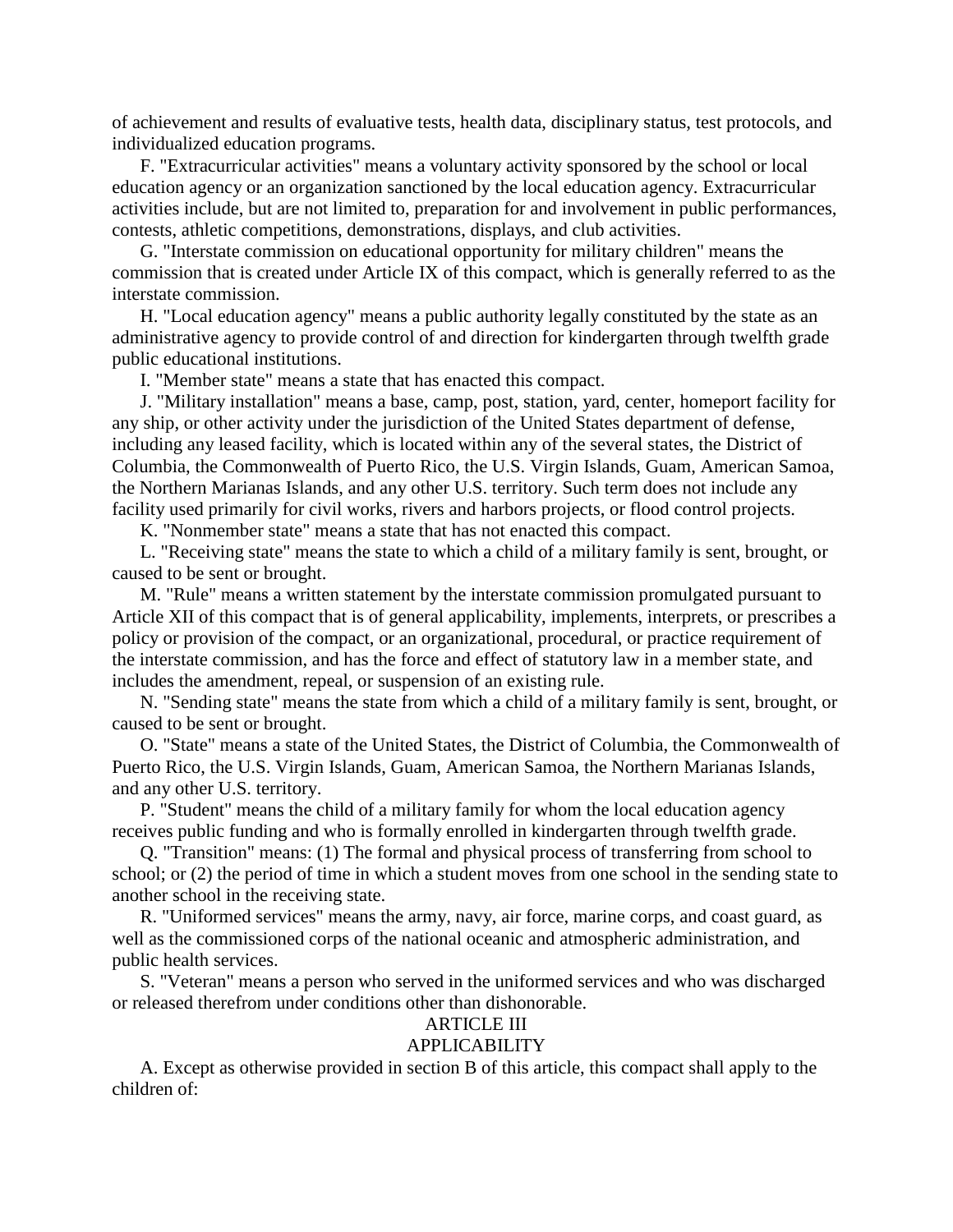1. Active duty members of the uniformed services as defined in this compact, including members of the national guard and reserve on active duty orders pursuant to 10 U.S.C. Secs. 1209 and 1211;

2. Members or veterans of the uniformed services who are severely injured and medically discharged or retired for a period of one year after medical discharge or retirement; and

3. Members of the uniformed services who die on active duty or as a result of injuries sustained on active duty for a period of one year after death.

B. The provisions of this interstate compact shall only apply to local education agencies as defined in this compact.

C. The provisions of this compact shall not apply to the children of:

1. Inactive members of the national guard and military reserves;

2. Members of the uniformed services now retired, except as provided in section A of this article;

3. Veterans of the uniformed services, except as provided in section A of this article; and

4. Other U.S. department of defense personnel and other federal agency civilian and contract employees not defined as active duty members of the uniformed services.

### ARTICLE IV

# EDUCATIONAL RECORDS AND ENROLLMENT

A. Unofficial or "hand-carried" education records – In the event that official education records cannot be released to the parents for the purpose of transfer, the custodian of the records in the sending state shall prepare and furnish to the parent a complete set of unofficial educational records containing uniform information as determined by the interstate commission. Upon receipt of the unofficial education records by a school in the receiving state, the school shall enroll and appropriately place the student based on the information provided in the unofficial records pending validation by the official records, as quickly as possible.

B. Official education records and transcripts -Simultaneous with the enrollment and conditional placement of the student, the school in the receiving state shall request the student's official education record from the school in the sending state. Upon receipt of this request, the school in the sending state will process and furnish the official education records to the school in the receiving state within ten days or within such time as is reasonably determined under the rules promulgated by the interstate commission. However, if the student has an unpaid fine at a public school or unpaid tuition, fees, or fines at a private school, then the sending school shall send the information requested but may withhold the official transcript until the monetary obligation is met.

C. Immunizations – On or before the first day of attendance, the parent or guardian must meet the immunization documentation requirements of the Washington board of health. Compacting states shall give thirty days from the date of enrollment or within such time as is reasonably determined under the rules promulgated by the interstate commission, for students to obtain any immunizations required by the receiving state. For a series of immunizations, initial vaccinations must be obtained within thirty days or within such time as is reasonably determined under the rules promulgated by the interstate commission.

D. Kindergarten and first grade entrance age – Students shall be allowed to continue their enrollment at grade level in the receiving state commensurate with their grade level (including kindergarten) from a local education agency in the sending state at the time of transition, regardless of age. A student who has satisfactorily completed the prerequisite grade level in the local education agency in the sending state shall be eligible for enrollment in the next highest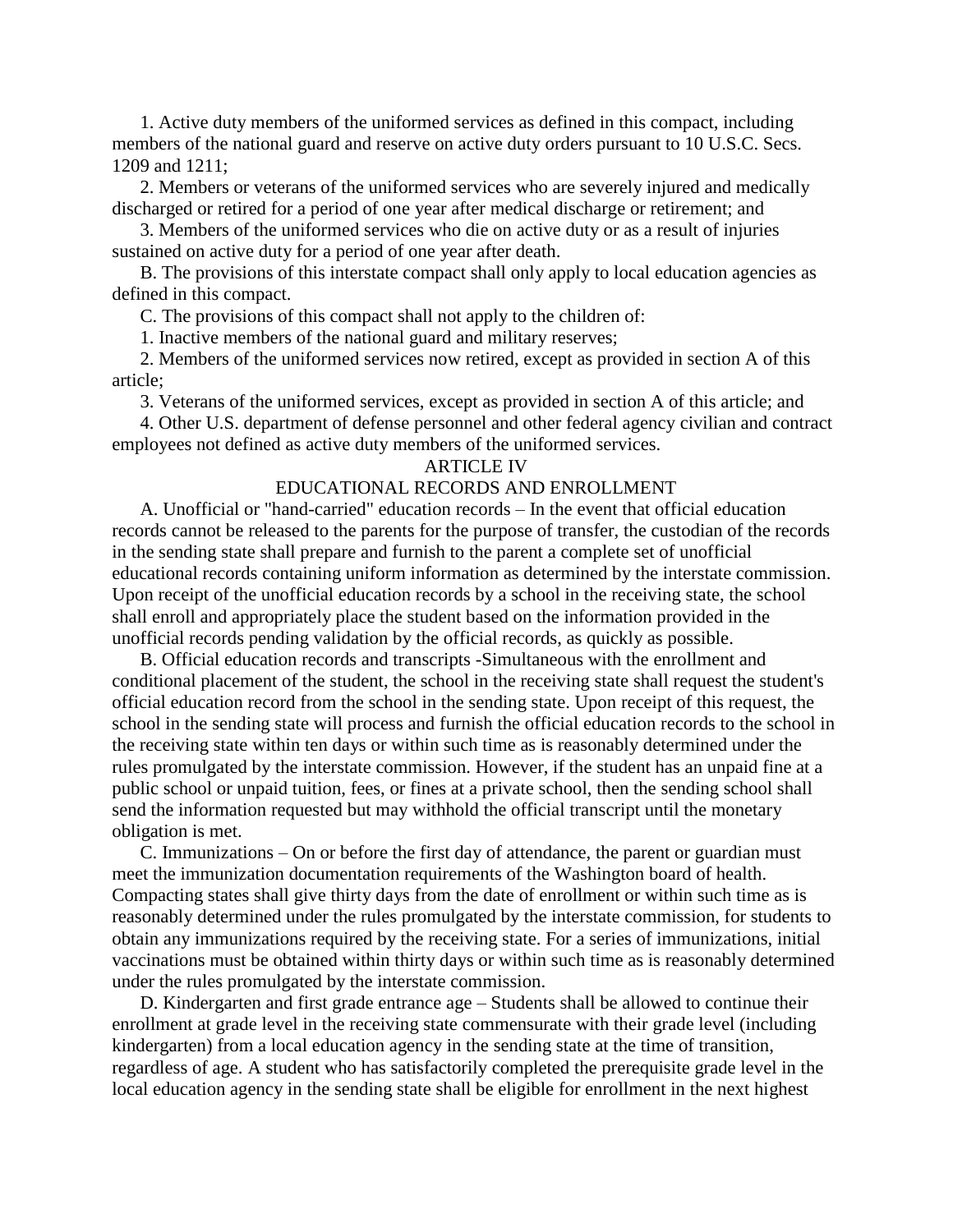grade level in the receiving state, regardless of age. A student transferring after the start of the school year in the receiving state shall enter the school in the receiving state on his or her validated level from an accredited school in the sending state.

## ARTICLE V

# PLACEMENT AND ATTENDANCE

A. Course placement - When the student transfers before or during the school year, the receiving state school shall initially honor placement of the student in educational courses based on the student's enrollment in the sending state school and/or educational assessments conducted at the school in the sending state if the courses are offered and if space is available, as determined by the school district. Course placement includes but is not limited to honors, international baccalaureate, advanced placement, vocational, technical, and career pathways courses. Continuing the student's academic program from the previous school and promoting placement in academically and career challenging courses should be paramount when considering placement. This does not preclude the school in the receiving state from performing subsequent evaluations to ensure appropriate placement and continued enrollment of the student in the courses.

B. Educational program placement – The receiving state school shall initially honor placement of the student in educational programs based on current educational assessments conducted at the school in the sending state or participation and placement in like programs in the sending state and if space is available, as determined by the school district. Such programs include, but are not limited to: (1) Gifted and talented programs; and (2) English as a second language (ESL). This does not preclude the school in the receiving state from performing subsequent evaluations to ensure appropriate placement of the student.

C. Special education services  $- (1)$  In compliance with the federal requirements of the Individuals with Disabilities Education Act (IDEA), 20 U.S.C. Sec. 1400 et seq., the receiving state shall initially provide comparable services to a student with disabilities based on his or her current Individualized Education Program (IEP); and (2) in compliance with the requirements of section 504 of the rehabilitation act, 29 U.S.C. Sec. 794, and with Title II of the Americans with disabilities act, 42 U.S.C. Secs. 12131-12165, the receiving state shall make reasonable accommodations and modifications to address the needs of incoming students with disabilities, subject to an existing 504 or Title II plan, to provide the student with equal access to education. This does not preclude the school in the receiving state from performing subsequent evaluations to ensure appropriate placement of the student.

D. Placement flexibility – Local education agency administrative officials shall have flexibility in waiving course and program prerequisites, or other preconditions for placement in courses and programs offered under the jurisdiction of the local education agency.

E. Absence as related to deployment activities – A student whose parent or legal guardian is an active duty member of the uniformed services, as defined by this compact, and has been called to duty for, is on leave from, or immediately returned from deployment to a combat zone or combat support posting, shall be granted additional excused absences at the discretion of the local education agency superintendent to visit with his or her parent or legal guardian relative to such leave or deployment of the parent or guardian.

ARTICLE VI **ELIGIBILITY** 

A. Eligibility for enrollment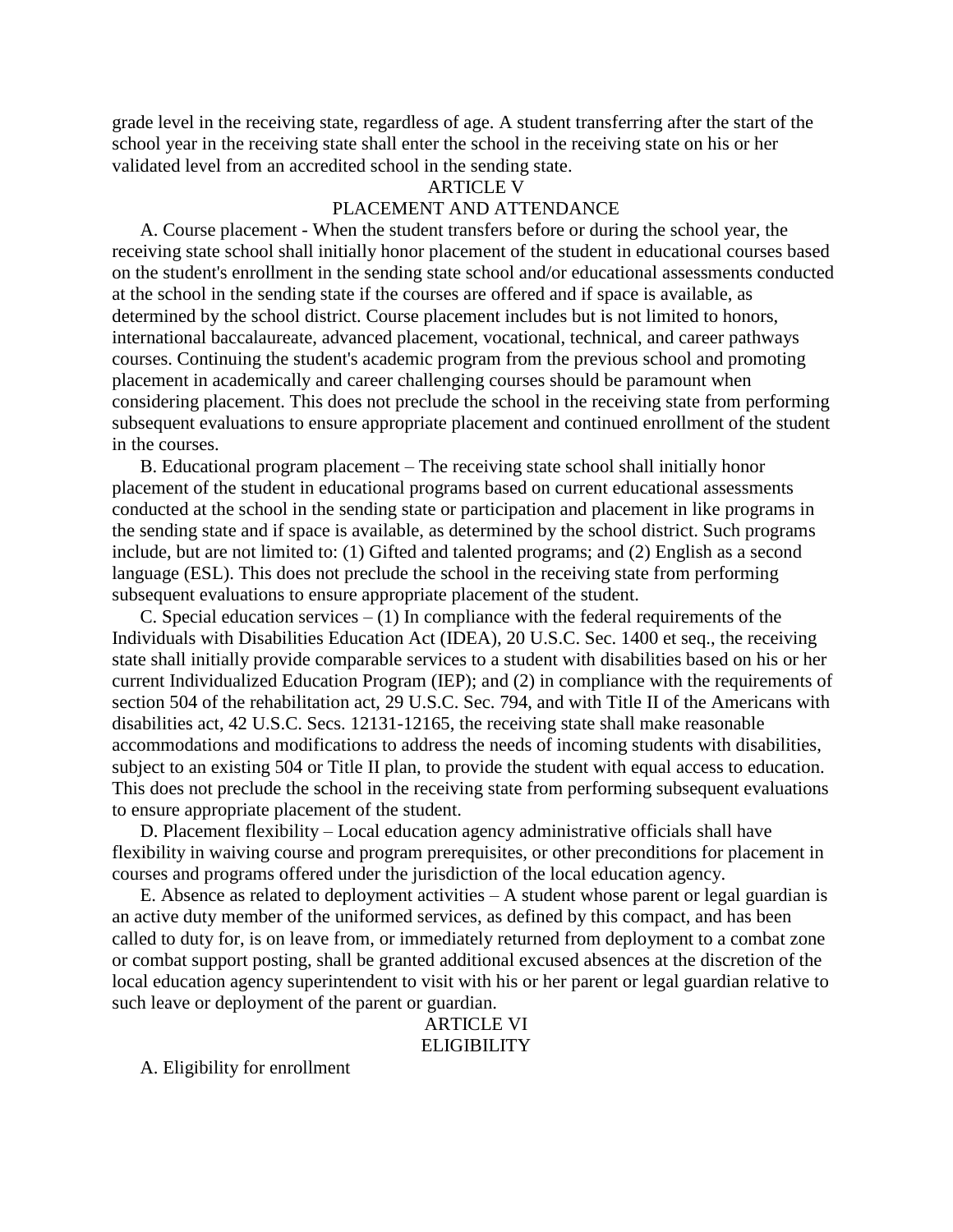1. Special power of attorney, relative to the guardianship of a child of a military family and executed under applicable law shall be sufficient for the purposes of enrollment and all other actions requiring parental participation and consent.

2. A local education agency shall be prohibited from charging local tuition to a transitioning military child placed in the care of a noncustodial parent or other person standing in loco parentis who lives in a jurisdiction other than that of the custodial parent.

3. A transitioning military child, placed in the care of a noncustodial parent or other person standing in loco parentis who lives in a jurisdiction other than that of the custodial parent, may continue to attend the school in which he or she was enrolled while residing with the custodial parent.

B. Eligibility for extracurricular participation - Under RCW [28A.225.280,](http://app.leg.wa.gov/RCW/default.aspx?cite=28A.225.280) the Washington interscholastic activities association and local education agencies shall facilitate the opportunity for transitioning military children's inclusion in extracurricular activities, regardless of application deadlines, to the extent they are otherwise qualified and space is available, as determined by the school district.

# ARTICLE VII

#### GRADUATION

In order to facilitate the on-time graduation of children of military families, states and local education agencies shall incorporate the following procedures:

A. Waiver requirements – Local education agency administrative officials shall waive specific courses required for graduation if similar coursework has been satisfactorily completed in another local education agency or shall provide reasonable justification for denial. Should a waiver not be granted to a student who would qualify to graduate from the sending school, the local education agency shall use best efforts to provide an alternative means of acquiring required coursework so that graduation may occur on time.

B. Exit exams - For students entering high school in eleventh or twelfth grade, states shall accept: (1) Exit or end-of-course exams required for graduation from the sending state; or (2) national norm-referenced achievement tests; or (3) alternative testing, in lieu of testing requirements for graduation in the receiving state. In the event the above alternatives cannot be accommodated by the receiving state for a student transferring in his or her senior year, then the provisions of section C of this article shall apply.

C. Transfers during senior year – Should a military student transferring at the beginning or during his or her senior year be ineligible to graduate from the receiving local education agency after all alternatives have been considered, the sending and receiving local education agencies shall ensure the receipt of a diploma from the sending local education agency, if the student meets the graduation requirements of the sending local education agency. In the event that one of the states in question is not a member of this compact, the member state shall use best efforts to facilitate the on-time graduation of the student in accordance with sections A and B of this article.

# ARTICLE VIII STATE COORDINATION

A. Each member state shall, through the creation of a state council or use of an existing body or board, provide for the coordination among its agencies of government, local education agencies, and military installations concerning the state's participation in, and compliance with, this compact and interstate commission activities. While each member state may determine the membership of its own state council, its membership must include at least: The state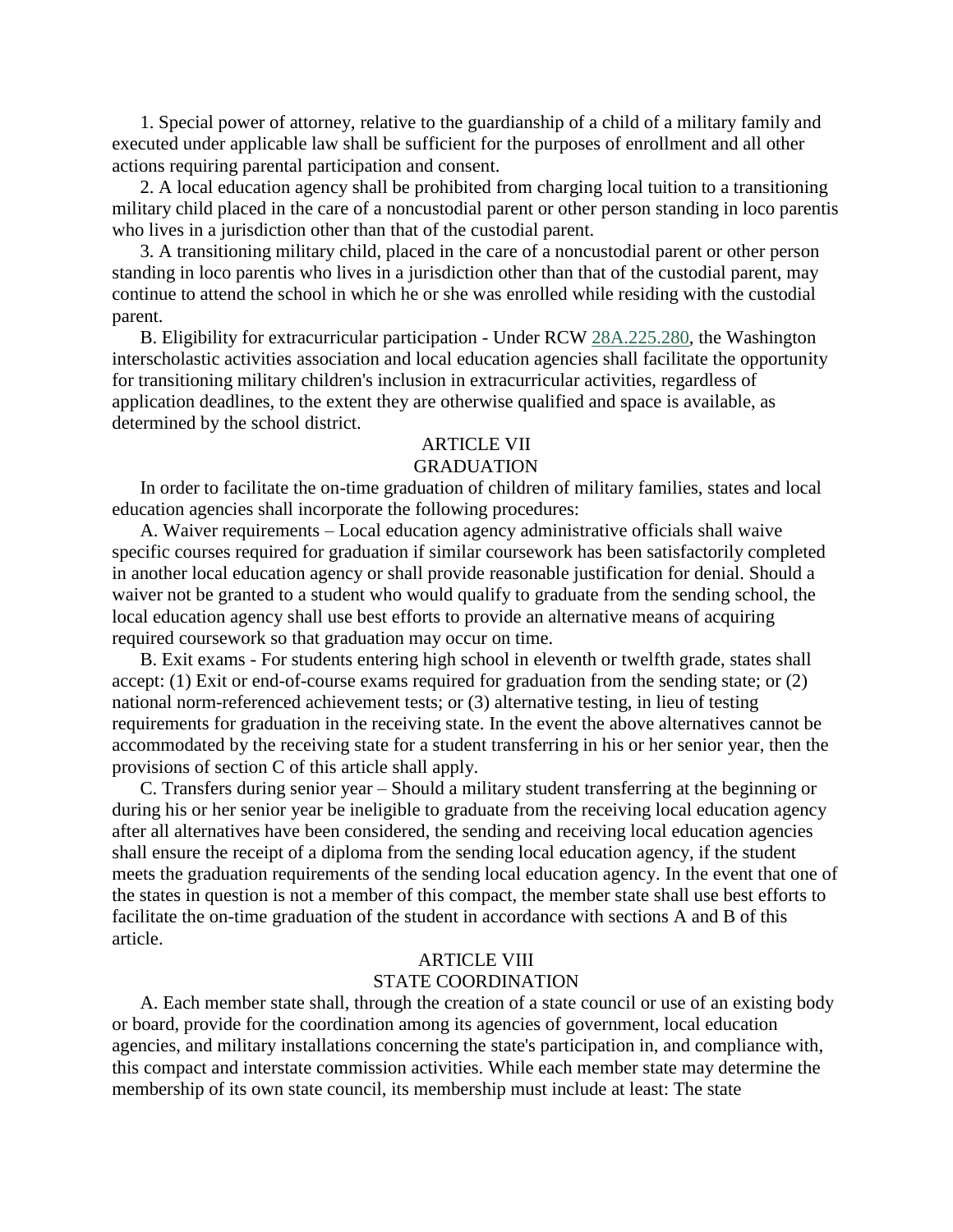superintendent of public instruction, a superintendent of a school district with a high concentration of military children, a representative from a military installation, one representative each from the legislative and executive branches of government, and other offices and stakeholder groups the state council deems appropriate. A member state that does not have a school district deemed to contain a high concentration of military children may appoint a superintendent from another school district to represent local education agencies on the state council.

B. The state council of each member state shall appoint or designate a military family education liaison to assist military families and the state in facilitating the implementation of this compact.

C. The compact commissioner responsible for the administration and management of the state's participation in the compact shall be appointed by the governor or as otherwise determined by each member state. The governor is strongly encouraged to appoint a practicing K-12 educator as the compact commissioner.

D. The compact commissioner and the military family education liaison designated herein shall be ex officio members of the state council, unless either is already a full voting member of the state council.

#### ARTICLE IX

# INTERSTATE COMMISSION ON EDUCATIONAL OPPORTUNITY FOR MILITARY CHILDREN

The member states hereby create the "interstate commission on educational opportunity for military children." The activities of the interstate commission are the formation of public policy and are a discretionary state function. The interstate commission shall:

A. Be a body corporate and joint agency of the member states and shall have all the responsibilities, powers, and duties set forth herein, and such additional powers as may be conferred upon it by a subsequent concurrent action of the respective legislatures of the member states in accordance with the terms of this compact;

B. Consist of one interstate commission voting representative from each member state who shall be that state's compact commissioner.

1. Each member state represented at a meeting of the interstate commission is entitled to one vote.

2. A majority of the total member states shall constitute a quorum for the transaction of business, unless a larger quorum is required by the bylaws of the interstate commission.

3. A representative shall not delegate a vote to another member state. In the event the compact commissioner is unable to attend a meeting of the interstate commission, the governor or state council may delegate voting authority to another person from their state for a specified meeting.

4. The bylaws may provide for meetings of the interstate commission to be conducted by telecommunication or electronic communication;

C. Consist of ex officio, nonvoting representatives who are members of interested organizations. Such ex officio members, as defined in the bylaws, may include but not be limited to, members of the representative organizations of military family advocates, local education agency officials, parent and teacher groups, the U.S. department of defense, the education commission of the states, the interstate agreement on the qualification of educational personnel, and other interstate compacts affecting the education of children of military members;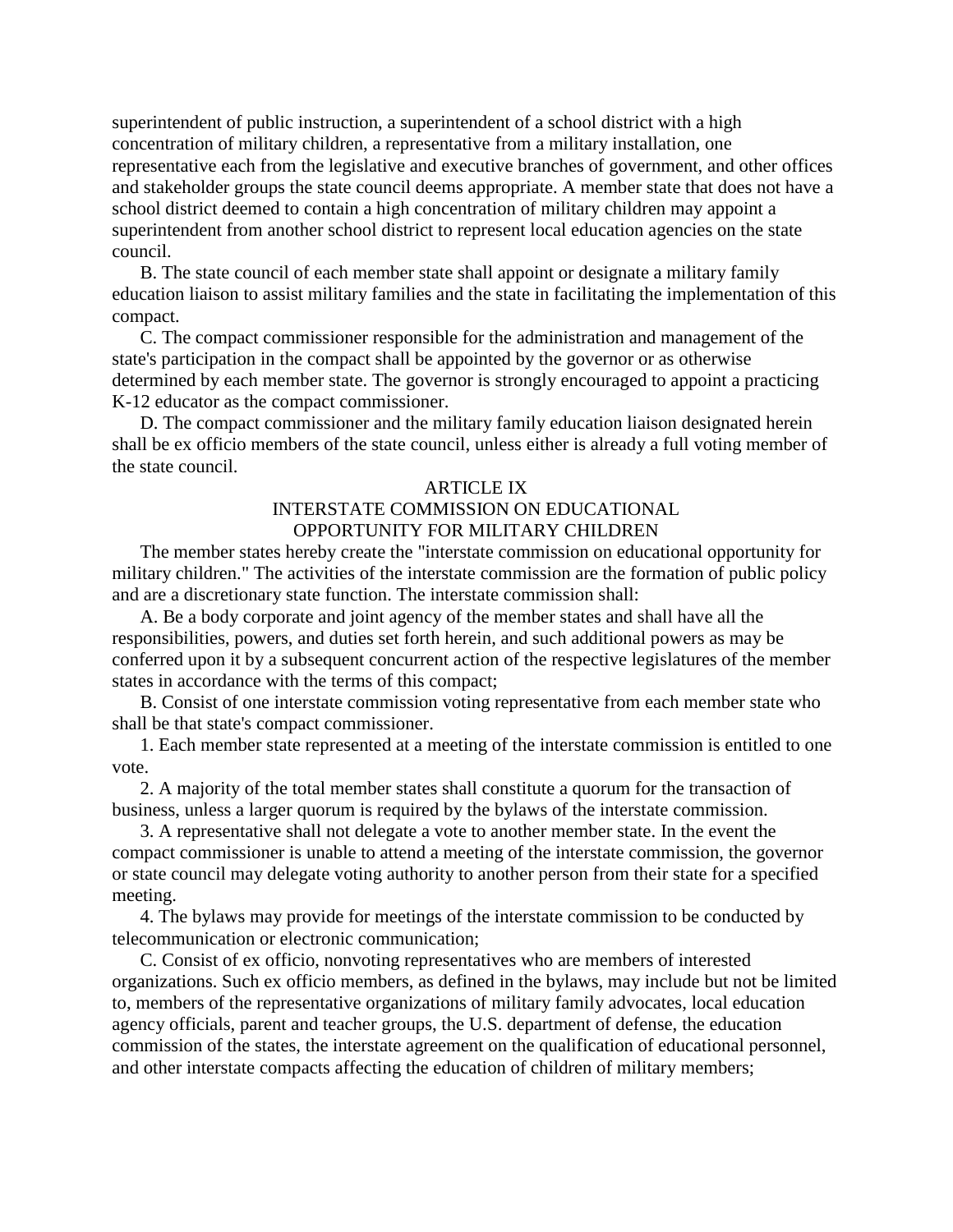D. Meet at least once each calendar year. The chairperson may call additional meetings and, upon the request of a simple majority of the member states, shall call additional meetings;

E. Establish an executive committee, whose members shall include the officers of the interstate commission and such other members of the interstate commission as determined by the bylaws. Members of the executive committee shall serve a one-year term. Members of the executive committee shall be entitled to one vote each. The executive committee shall have the power to act on behalf of the interstate commission, with the exception of rule making, during periods when the interstate commission is not in session. The executive committee shall oversee the day-to-day activities of the administration of the compact including enforcement and compliance with the provisions of the compact, its bylaws and rules, and other such duties as deemed necessary. The U.S. department of defense shall serve as an ex officio, nonvoting member of the executive committee;

F. Establish bylaws and rules that provide for conditions and procedures under which the interstate commission shall make its information and official records available to the public for inspection or copying. The interstate commission may exempt from disclosure information or official records to the extent they would adversely affect personal privacy rights or proprietary interests;

G. Give public notice of all meetings and all meetings shall be open to the public, except as set forth in the rules or as otherwise provided in the compact. The interstate commission and its committees may close a meeting, or portion thereof, where it determines by two-thirds vote that an open meeting would be likely to:

1. Relate solely to the interstate commission's internal personnel practices and procedures;

2. Disclose matters specifically exempted from disclosure by federal and state statute;

3. Disclose trade secrets or commercial or financial information which is privileged or confidential;

4. Involve accusing a person of a crime, or formally censuring a person;

5. Disclose information of a personal nature where disclosure would constitute a clearly unwarranted invasion of personal privacy;

6. Disclose investigative records compiled for law enforcement purposes; or

7. Specifically relate to the interstate commission's participation in a civil action or other legal proceeding;

H. Cause its legal counsel or designee to certify that a meeting may be closed and shall reference each relevant exemptible provision for any meeting, or portion of a meeting, which is closed pursuant to this provision. The interstate commission shall keep minutes which shall fully and clearly describe all matters discussed in a meeting and shall provide a full and accurate summary of actions taken, and the reasons therefor, including a description of the views expressed and the record of a roll call vote. All documents considered in connection with an action shall be identified in such minutes. All minutes and documents of a closed meeting shall remain under seal, subject to release by a majority vote of the interstate commission;

I. Collect standardized data concerning the educational transition of the children of military families under this compact as directed through its rules which shall specify the data to be collected, the means of collection, and data exchange and reporting requirements. Such methods of data collection, exchange, and reporting shall, in so far as is reasonably possible, conform to current technology and coordinate its information functions with the appropriate custodian of records as identified in the bylaws and rules;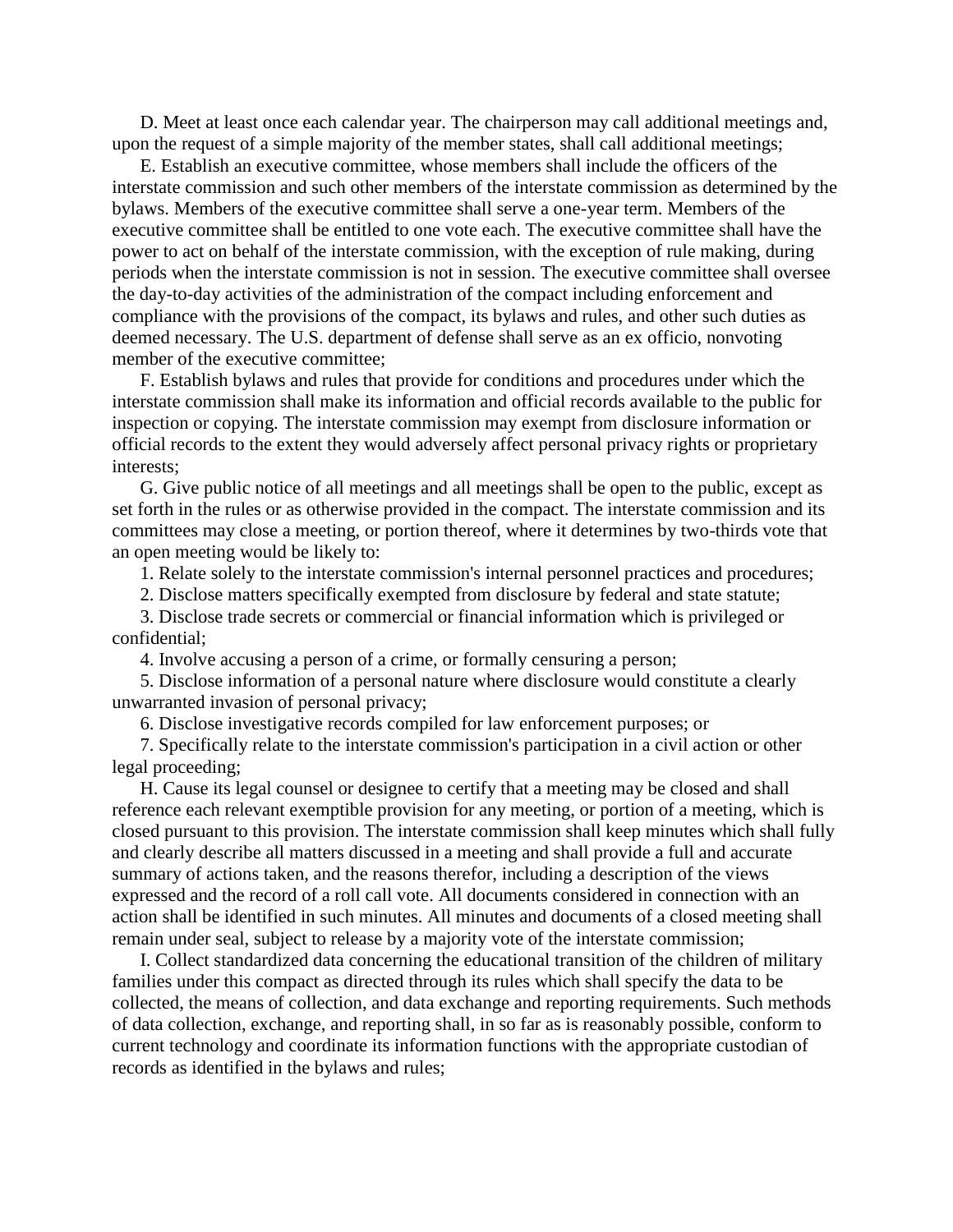J. Create a process that permits military officials, education officials, and parents to inform the interstate commission if and when there are alleged violations of the compact or its rules or when issues subject to the jurisdiction of the compact or its rules are not addressed by the state or local education agency. This section shall not be construed to create a private right of action against the interstate commission or any member state.

# ARTICLE X

### POWERS AND DUTIES OF THE INTERSTATE COMMISSION

The interstate commission shall have the following powers:

A. To provide for dispute resolution among member states;

B. To promulgate rules and take all necessary actions to effect the goals, purposes, and obligations as enumerated in this compact. The rules shall have the force and effect of statutory law and shall be binding in the compact states to the extent and in the manner provided in this compact;

C. To issue, upon request of a member state, advisory opinions concerning the meaning or interpretation of the interstate compact, its bylaws, rules, and actions;

D. To enforce compliance with the compact provisions, the rules promulgated by the interstate commission, and the bylaws, using all necessary and proper means, including but not limited to the use of judicial process;

E. To establish and maintain offices which shall be located within one or more of the member states;

F. To purchase and maintain insurance and bonds;

G. To borrow, accept, hire, or contract for services of personnel;

H. To establish and appoint committees including, but not limited to, an executive committee as required by Article IX, section E of this compact, which shall have the power to act on behalf of the interstate commission in carrying out its powers and duties hereunder;

I. To elect or appoint such officers, attorneys, employees, agents, or consultants, and to fix their compensation, define their duties, and determine their qualifications; and to establish the interstate commission's personnel policies and programs relating to conflicts of interest, rates of compensation, and qualifications of personnel;

J. To accept any and all donations and grants of money, equipment, supplies, materials, and services, and to receive, utilize, and dispose of it;

K. To lease, purchase, accept contributions or donations of, or otherwise to own, hold, improve, or use any property, real, personal, or mixed;

L. To sell, convey, mortgage, pledge, lease, exchange, abandon, or otherwise dispose of any property, real, personal, or mixed;

M. To establish a budget and make expenditures;

N. To adopt a seal and bylaws governing the management and operation of the interstate commission;

O. To report annually to the legislatures, governors, judiciary, and state councils of the member states concerning the activities of the interstate commission during the preceding year. Such reports shall also include any recommendations that may have been adopted by the interstate commission;

P. To coordinate education, training, and public awareness regarding the compact, its implementation, and operation for officials and parents involved in such activity;

Q. To establish uniform standards for the reporting, collecting, and exchanging of data;

R. To maintain corporate books and records in accordance with the bylaws;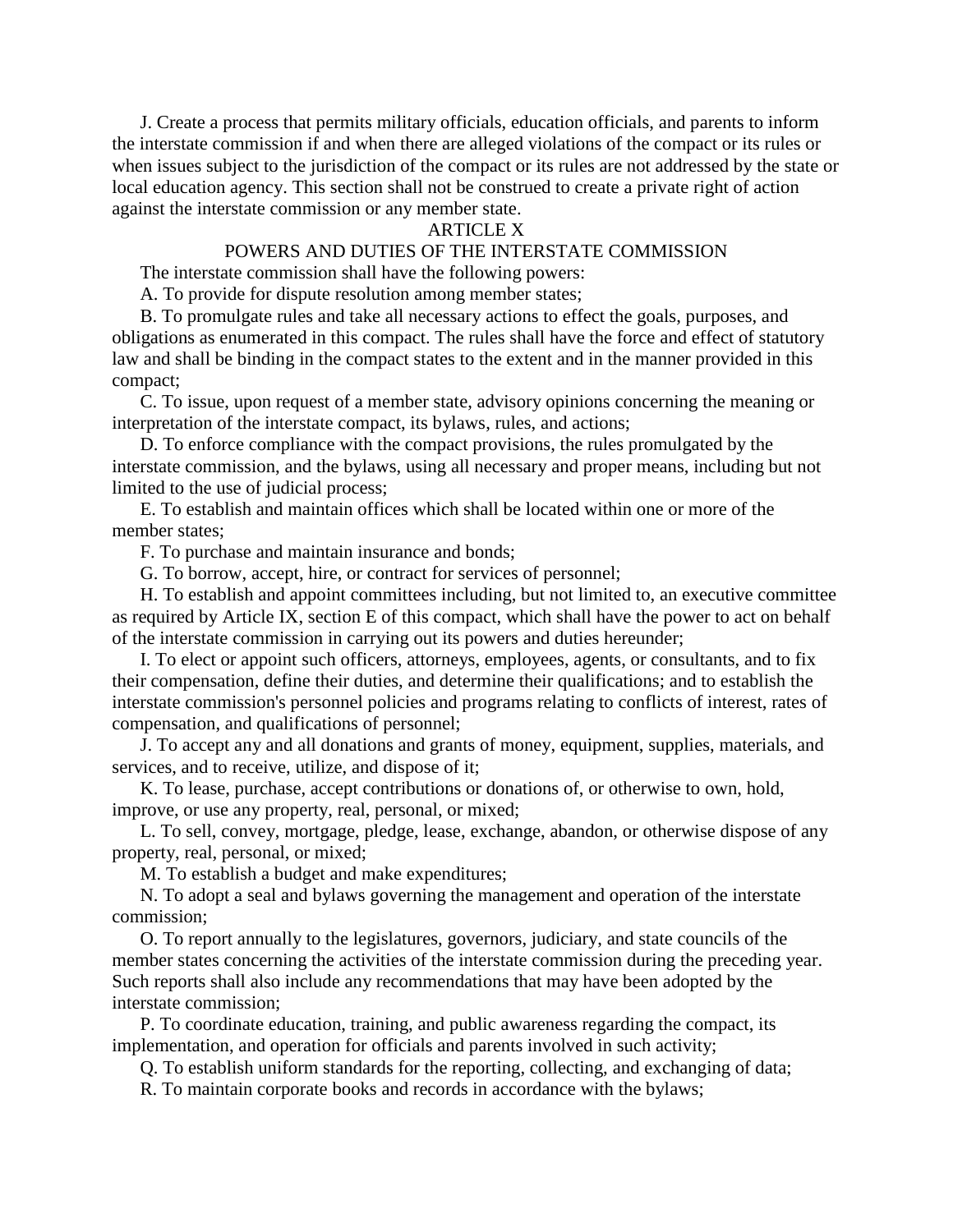S. To perform such functions as may be necessary or appropriate to achieve the purposes of this compact; and

T. To provide for the uniform collection and sharing of information between and among member states, schools, and military families under this compact.

## ARTICLE XI

### ORGANIZATION AND OPERATION OF THE INTERSTATE COMMISSION

A. The interstate commission shall, by a majority of the members present and voting, within twelve months after the first interstate commission meeting, adopt bylaws to govern its conduct as may be necessary or appropriate to carry out the purposes of the compact, including, but not limited to:

1. Establishing the fiscal year of the interstate commission;

2. Establishing an executive committee, and such other committees as may be necessary;

3. Providing for the establishment of committees and for governing any general or specific delegation of authority or function of the interstate commission;

4. Providing reasonable procedures for calling and conducting meetings of the interstate commission, and ensuring reasonable notice of each such meeting;

5. Establishing the titles and responsibilities of the officers and staff of the interstate commission;

6. Providing a mechanism for concluding the operations of the interstate commission and the return of surplus funds that may exist upon the termination of the compact after the payment and reserving of all of its debts and obligations; and

7. Providing "start-up" rules for initial administration of the compact.

B. The interstate commission shall, by a majority of the members, elect annually from among its members a chairperson, a vice chairperson, and a treasurer, each of whom shall have such authority and duties as may be specified in the bylaws. The chairperson or, in the chairperson's absence or disability, the vice chairperson, shall preside at all meetings of the interstate commission. The officers so elected shall serve without compensation or remuneration from the interstate commission; provided that, subject to the availability of budgeted funds, the officers shall be reimbursed for ordinary and necessary costs and expenses incurred by them in the performance of their responsibilities as officers of the interstate commission.

C. Executive committee, officers, and personnel

1. The executive committee shall have such authority and duties as may be set forth in the bylaws, including but not limited to:

a. Managing the affairs of the interstate commission in a manner consistent with the bylaws and purposes of the interstate commission;

b. Overseeing an organizational structure within, and appropriate procedures for the interstate commission to provide for the creation of rules, operating procedures, and administrative and technical support functions; and

c. Planning, implementing, and coordinating communications and activities with other state, federal, and local government organizations in order to advance the goals of the interstate commission.

2. The executive committee may, subject to the approval of the interstate commission, appoint or retain an executive director for such period, upon such terms and conditions and for such compensation, as the interstate commission may deem appropriate. The executive director shall serve as secretary to the interstate commission, but shall not be a member of the interstate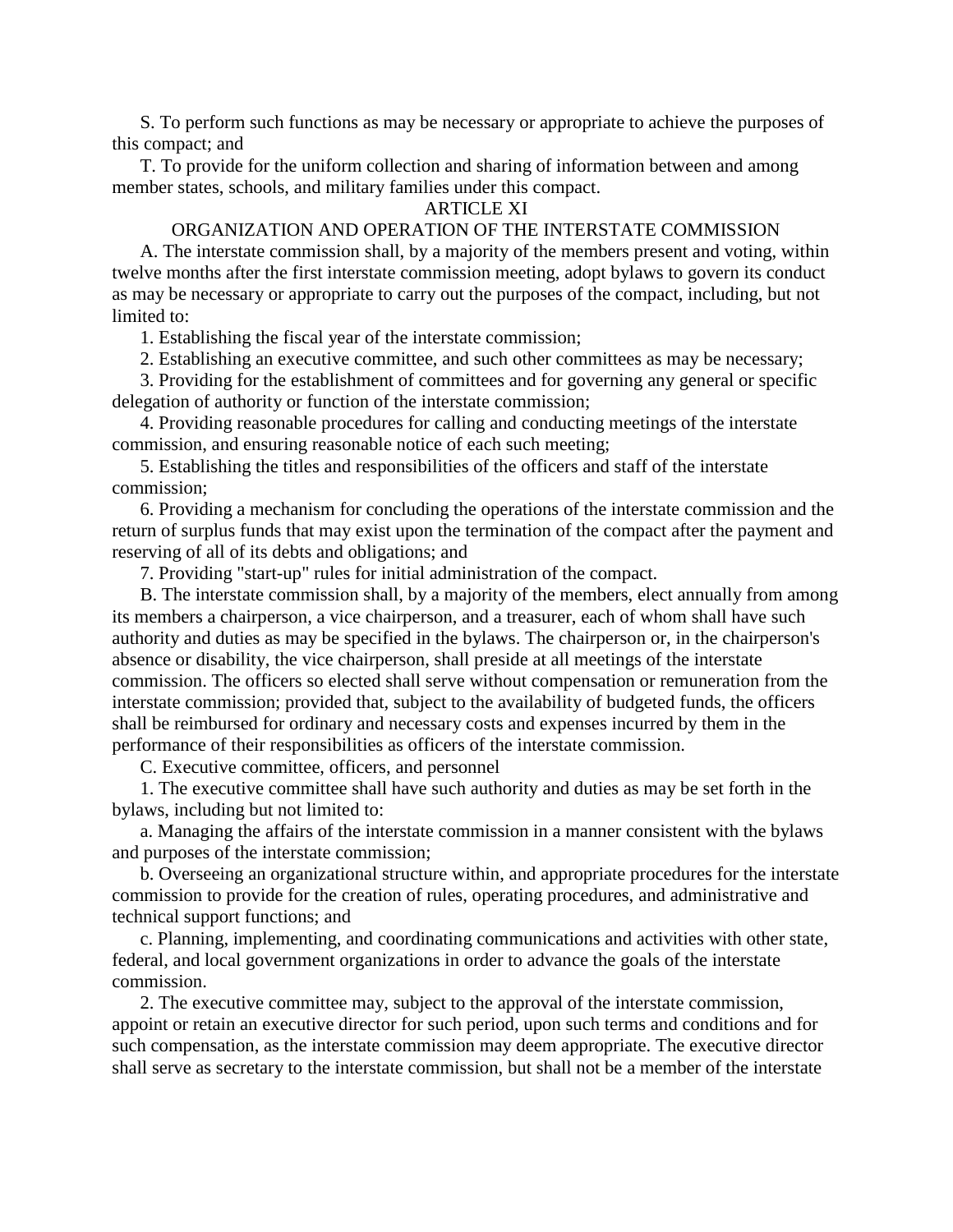commission. The executive director shall hire and supervise such other persons as may be authorized by the interstate commission.

D. The interstate commission's executive director and its employees shall be immune from suit and liability, either personally or in their official capacity, for a claim for damage to or loss of property or personal injury or other civil liability caused or arising out of or relating to an actual or alleged act, error, or omission that occurred, or that such person had a reasonable basis for believing occurred, within the scope of interstate commission employment, duties, or responsibilities; provided, that such person shall not be protected from suit or liability for damage, loss, injury, or liability caused by the intentional or willful and wanton misconduct of such person.

1. The liability of the interstate commission's executive director and employees or interstate commission representatives, acting within the scope of such person's employment or duties for acts, errors, or omissions occurring within such person's state may not exceed the limits of liability set forth under the Constitution and laws of that state for state officials, employees, and agents. The interstate commission is considered to be an instrumentality of the states for the purposes of any such action. Nothing in this subsection shall be construed to protect such person from suit or liability for damage, loss, injury, or liability caused by the intentional or willful and wanton misconduct of such person.

2. The interstate commission shall defend the executive director and its employees and, subject to the approval of the attorney general or other appropriate legal counsel of the member state represented by an interstate commission representative, shall defend such interstate commission representative in any civil action seeking to impose liability arising out of an actual or alleged act, error, or omission that occurred within the scope of interstate commission employment, duties, or responsibilities, or that the defendant had a reasonable basis for believing occurred within the scope of interstate commission employment, duties, or responsibilities, provided that the actual or alleged act, error, or omission did not result from intentional or willful and wanton misconduct on the part of such person.

3. To the extent not covered by the state involved, member state, or the interstate commission, the representatives or employees of the interstate commission shall be held harmless in the amount of a settlement or judgment, including attorneys' fees and costs, obtained against such persons arising out of an actual or alleged act, error, or omission that occurred within the scope of interstate commission employment, duties, or responsibilities, or that such persons had a reasonable basis for believing occurred within the scope of interstate commission employment, duties, or responsibilities, provided that the actual or alleged act, error, or omission did not result from intentional or willful and wanton misconduct on the part of such persons.

#### ARTICLE XII

### RULE-MAKING FUNCTIONS OF THE INTERSTATE COMMISSION

A. Rule-making authority - The interstate commission shall promulgate reasonable rules in order to effectively and efficiently achieve the purposes of this compact. Notwithstanding the foregoing, in the event the interstate commission exercises its rule-making authority in a manner that is beyond the scope of the purposes of this compact, or the powers granted hereunder, then such an action by the interstate commission shall be invalid and have no force or effect.

B. Rule-making procedure - Rules shall be made pursuant to a rule-making process that substantially conforms to the "model state administrative procedure act," of 1981, Uniform Laws Annotated, Vol. 15, p.1 (2000) as amended, as may be appropriate to the operations of the interstate commission.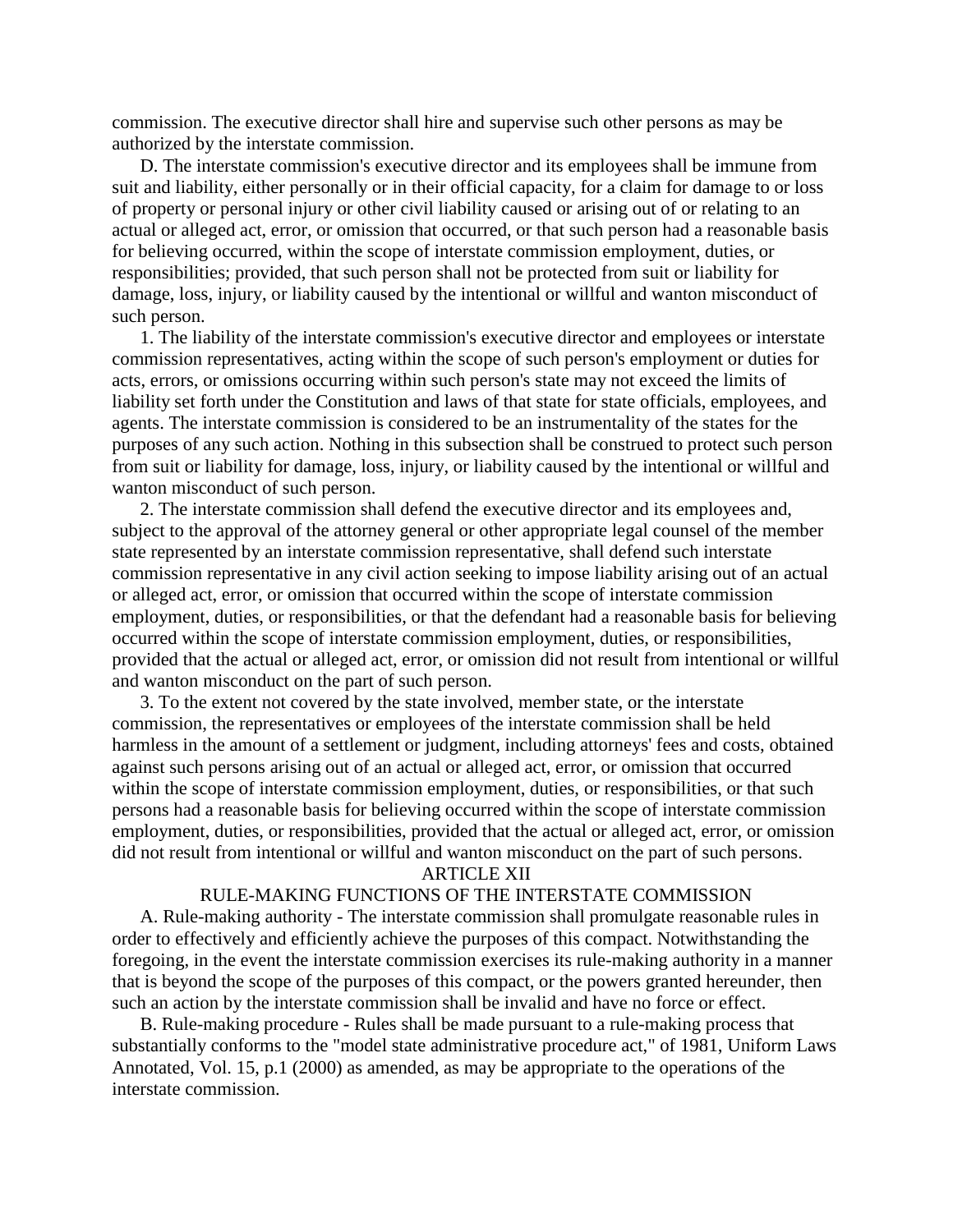C. Not later than thirty days after a rule is promulgated, any person may file a petition for judicial review of the rule; provided, that the filing of such a petition shall not stay or otherwise prevent the rule from becoming effective unless the court finds that the petitioner has a substantial likelihood of success. The court shall give deference to the actions of the interstate commission consistent with applicable law and shall not find the rule to be unlawful if the rule represents a reasonable exercise of the interstate commission's authority.

D. If a majority of the legislatures of the compacting states rejects a rule by enactment of a statute or resolution in the same manner used to adopt the compact, then such rule shall have no further force and effect in any compacting state.

#### ARTICLE XIII

# OVERSIGHT, ENFORCEMENT, AND DISPUTE RESOLUTION

#### A. Oversight

1. The executive, legislative, and judicial branches of state government in each member state shall enforce this compact and shall take all actions necessary and appropriate to effectuate the compact's purposes and intent. The provisions of this compact and the rules promulgated hereunder shall have standing as statutory law.

2. All courts shall take judicial notice of the compact and the rules in any judicial or administrative proceeding in a member state pertaining to the subject matter of this compact which may affect the powers, responsibilities, or actions of the interstate commission.

3. The interstate commission shall be entitled to receive all service of process in any such proceeding, and shall have standing to intervene in the proceeding for all purposes. Failure to provide service of process to the interstate commission shall render a judgment or order void as to the interstate commission, this compact, or promulgated rules.

B. Default, technical assistance, suspension, and termination - If the interstate commission determines that a member state has defaulted in the performance of its obligations or responsibilities under this compact, or the bylaws or promulgated rules, the interstate commission shall:

1. Provide written notice to the defaulting state and other member states of the nature of the default, the means of curing the default, and any action taken by the interstate commission. The interstate commission shall specify the conditions by which the defaulting state must cure its default;

2. Provide remedial training and specific technical assistance regarding the default;

3. If the defaulting state fails to cure the default, the defaulting state shall be terminated from the compact upon an affirmative vote of a majority of the member states and all rights, privileges, and benefits conferred by this compact shall be terminated from the effective date of termination. A cure of the default does not relieve the offending state of obligations or liabilities incurred during the period of the default;

4. Suspension or termination of membership in the compact shall be imposed only after all other means of securing compliance have been exhausted. Notice of intent to suspend or terminate shall be given by the interstate commission to the governor, the majority and minority leaders of the defaulting state's legislature, and each of the member states;

5. The state which has been suspended or terminated is responsible for all assessments, obligations, and liabilities incurred through the effective date of suspension or termination including obligations the performance of which extends beyond the effective date of suspension or termination;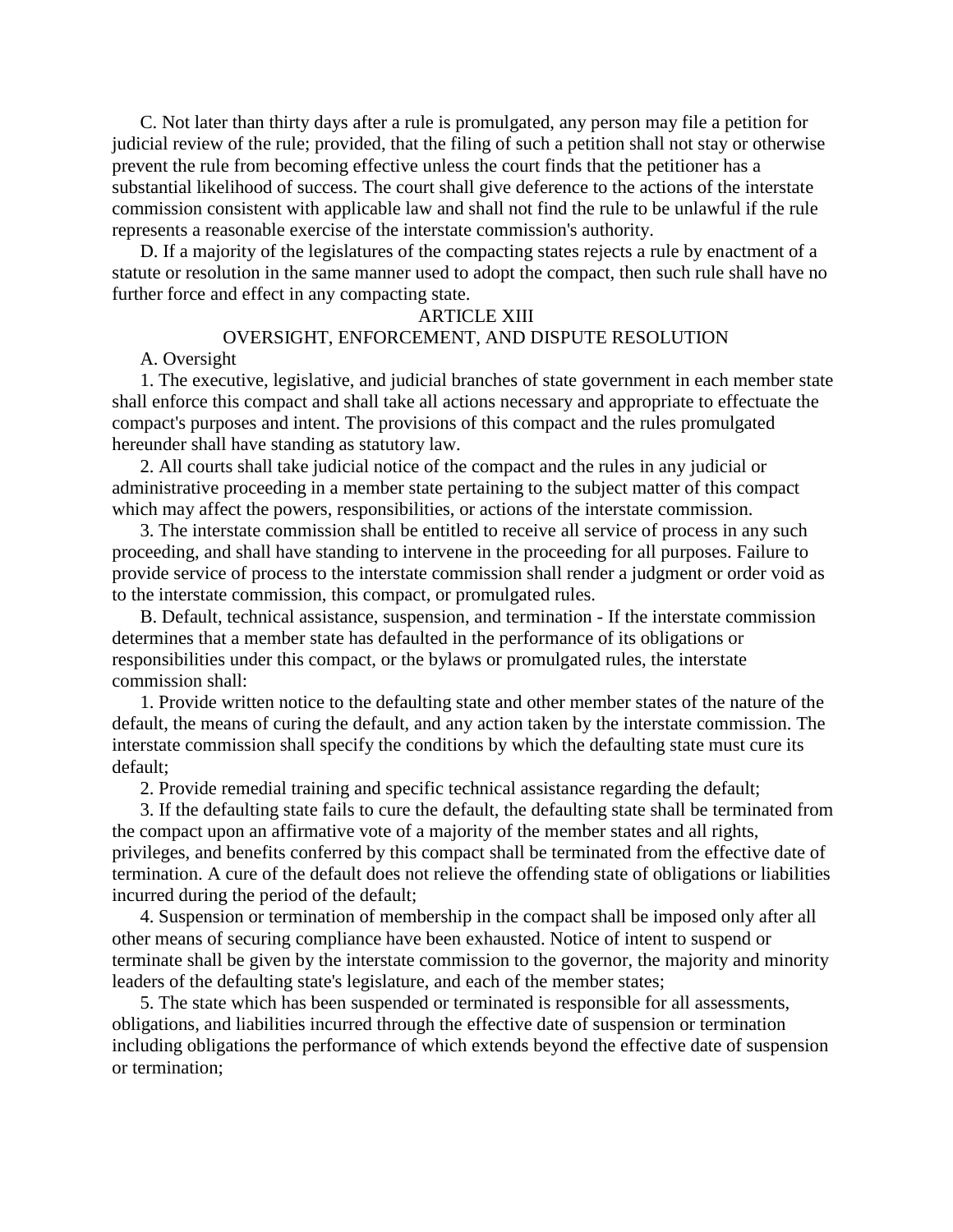6. The interstate commission shall not bear any costs relating to any state that has been found to be in default or which has been suspended or terminated from the compact, unless otherwise mutually agreed upon in writing between the interstate commission and the defaulting state;

7. The defaulting state may appeal the action of the interstate commission by petitioning the U.S. District Court for the District of Columbia or the federal district where the interstate commission has its principal offices. The prevailing party shall be awarded all costs of such litigation including reasonable attorneys' fees.

C. Dispute Resolution

1. The interstate commission shall attempt, upon the request of a member state, to resolve disputes which are subject to the compact and which may arise among member states and between member and nonmember states.

2. The interstate commission shall promulgate a rule providing for both mediation and binding dispute resolution for disputes as appropriate.

D. Enforcement

1. The interstate commission, in the reasonable exercise of its discretion, shall enforce the provisions and rules of this compact.

2. The interstate commission, may by majority vote of the members, initiate legal action in the United State[s] District Court for the District of Columbia or, at the discretion of the interstate commission, in the federal district where the interstate commission has its principal offices, to enforce compliance with the provisions of the compact, and its promulgated rules and bylaws, against a member state in default. The relief sought may include both injunctive relief and damages. In the event judicial enforcement is necessary the prevailing party shall be awarded all costs of such litigation including reasonable attorneys' fees.

3. The remedies herein shall not be the exclusive remedies of the interstate commission. The interstate commission may avail itself of any other remedies available under state law or the regulation of a profession.

#### ARTICLE XIV

# FINANCING OF THE INTERSTATE COMMISSION

A. The interstate commission shall pay, or provide for the payment of the reasonable expenses of its establishment, organization, and ongoing activities.

B. The interstate commission may levy on and collect an annual assessment from each member state to cover the cost of the operations and activities of the interstate commission and its staff which must be in a total amount sufficient to cover the interstate commission's annual budget as approved each year. The aggregate annual assessment amount shall be allocated based upon a formula to be determined by the interstate commission, which shall promulgate a rule binding upon all member states.

C. The interstate commission shall not incur obligations of any kind prior to securing the funds adequate to meet the same; nor shall the interstate commission pledge the credit of any of the member states, except by and with the authority of the member state.

D. The interstate commission shall keep accurate accounts of all receipts and disbursements. The receipts and disbursements of the interstate commission shall be subject to the audit and accounting procedures established under its bylaws. However, all receipts and disbursements of funds handled by the interstate commission shall be audited yearly by a certified or licensed public accountant and the report of the audit shall be included in and become part of the annual report of the interstate commission.

#### ARTICLE XV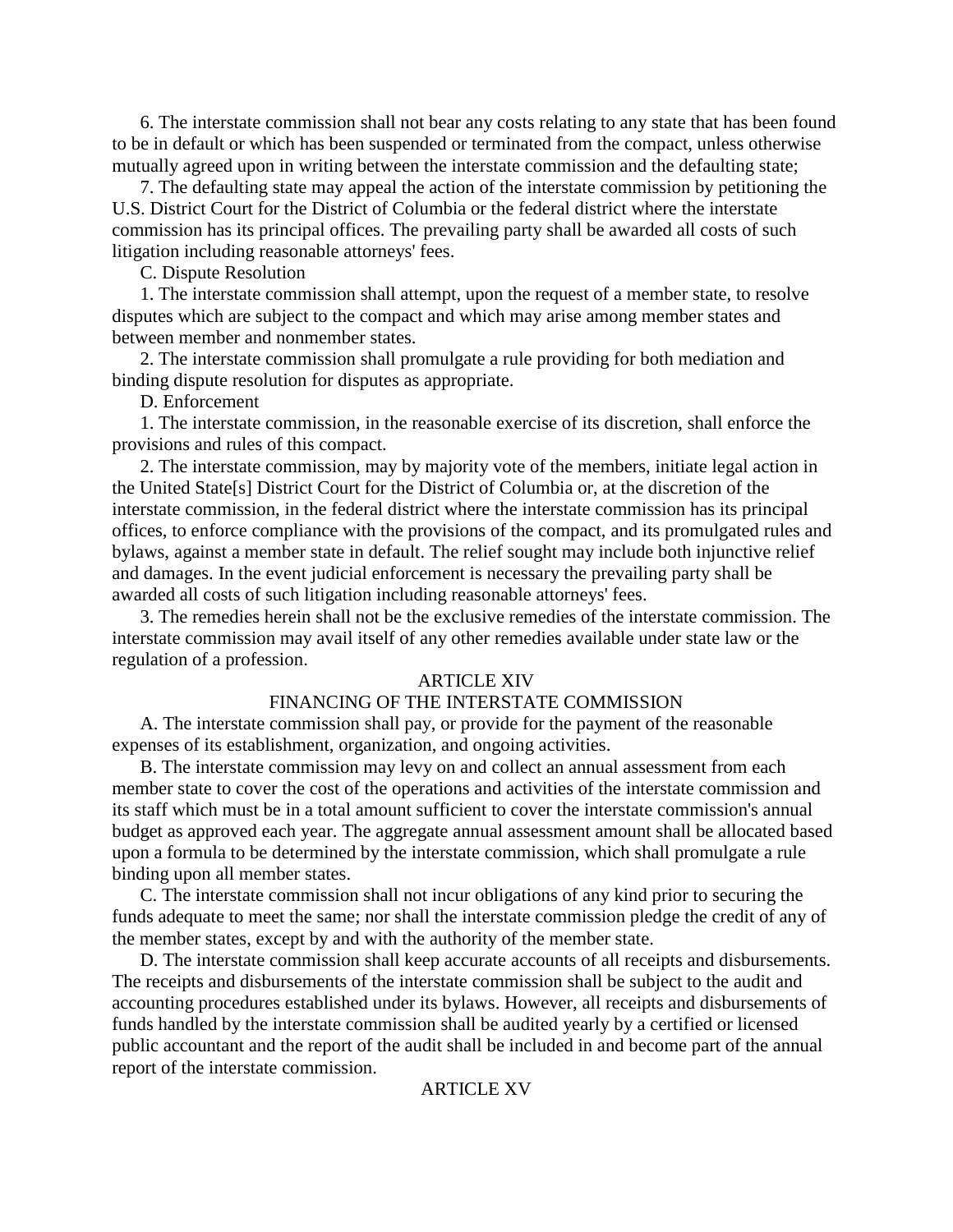#### MEMBER STATES, EFFECTIVE DATE, AND AMENDMENT

A. Any state is eligible to become a member state.

B. The compact shall become effective and binding upon legislative enactment of the compact into law by no less than ten of the states. The effective date shall be no earlier than December 1, 2007.

Thereafter it shall become effective and binding as to any other member state upon enactment of the compact into law by that state. The governors of nonmember states or their designees shall be invited to participate in the activities of the interstate commission on a nonvoting basis prior to adoption of the compact by all states.

C. The interstate commission may propose amendments to the compact for enactment by the member states. No amendment shall become effective and binding upon the interstate commission and the member states unless and until it is enacted into law by unanimous consent of the member states.

# ARTICLE XVI WITHDRAWAL AND DISSOLUTION

#### A. Withdrawal

1. Once effective, the compact shall continue in force and remain binding upon each and every member state; provided that a member state may withdraw from the compact by specifically repealing the statute, which enacted the compact into law.

2. Withdrawal from this compact shall be by the enactment of a statute repealing the same, but shall not take effect until one year after the effective date of such statute and until written notice of the withdrawal has been given by the withdrawing state to the governor of each other member jurisdiction.

3. The withdrawing state shall immediately notify the chairperson of the interstate commission in writing upon the introduction of legislation repealing this compact in the withdrawing state. The interstate commission shall notify the other member states of the withdrawing state's intent to withdraw within sixty days of its receipt thereof.

4. The withdrawing state is responsible for all assessments, obligations, and liabilities incurred through the effective date of withdrawal, including obligations, the performance of which extend beyond the effective date of withdrawal.

5. Reinstatement following withdrawal of a member state shall occur upon the withdrawing state reenacting the compact or upon such later date as determined by the interstate commission.

B. Dissolution of compact

1. This compact shall dissolve effective upon the date of the withdrawal or default of the member state which reduces the membership in the compact to one member state.

2. Upon the dissolution of this compact, the compact becomes null and void and shall be of no further force or effect, and the business and affairs of the interstate commission shall be concluded and surplus funds shall be distributed in accordance with the bylaws.

#### ARTICLE XVII

## SEVERABILITY AND CONSTRUCTION

A. The provisions of this compact shall be severable, and if any phrase, clause, sentence, or provision is deemed unenforceable, the remaining provisions of the compact shall be enforceable.

B. The provisions of this compact shall be liberally construed to effectuate its purposes.

C. Nothing in this compact shall be construed to prohibit the applicability of other interstate compacts to which the states are members.